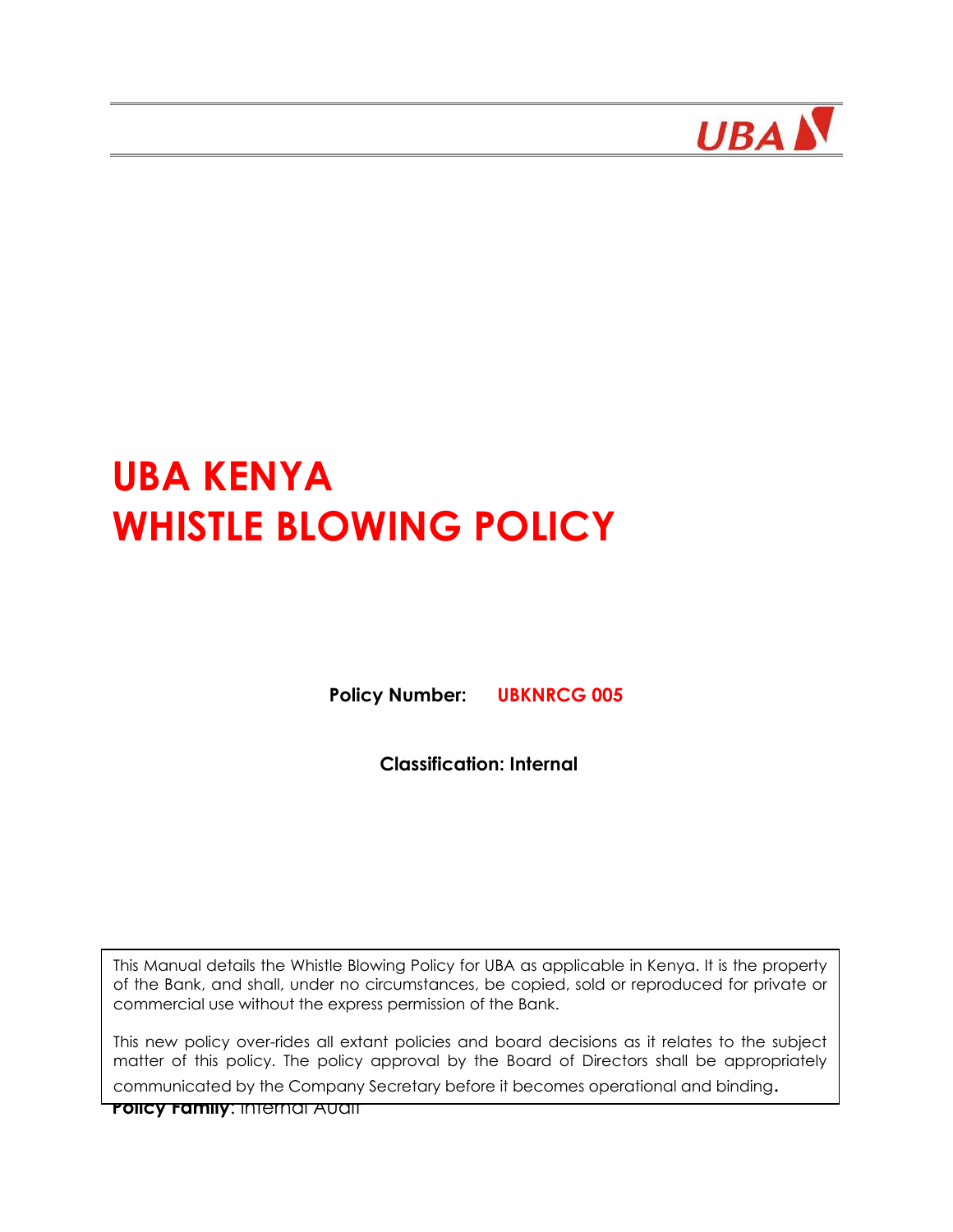**Document Owner**: Internal Audit

#### **Document Location:**

After sign-off, this document will be filed in the Corporate Policy and Framework folder on the UBA Group Intranet with the following reference number – UBKNRCG:005

#### **Document Review**

| Position                                | Action   | Status    |
|-----------------------------------------|----------|-----------|
| Internal Audit                          | AU/FR/QA | Completed |
| <b>Policy Domestication Review Team</b> | FR/QA    | Completed |

**SA** = Signed Approval Required; **QA**= Quality Assurance Review; **FR** = Formal Review Required, **IR** = Informal Review, **AU** = Author of Document, **DOM** = Document Domestication

## **Approval**

## **The UBA Kenya Whistle Blowing Policy version 3.1 was approved by:**

| <b>Chairman on behalf of the Board</b><br>of Directors |  |
|--------------------------------------------------------|--|
|                                                        |  |
|                                                        |  |

#### **Effective Date:**

#### **Document History**

| <b>Document</b>                                          | Date | Version            | Comment                        |
|----------------------------------------------------------|------|--------------------|--------------------------------|
| UBA Kenya Whistle   August 2010<br><b>Blowing Policy</b> |      | <b>Version 2.1</b> | Domesticated with Group policy |
| UBA Kenya Whistle<br><b>Blowing Policy</b>               |      | <b>Version 3.1</b> | Domesticated with Group policy |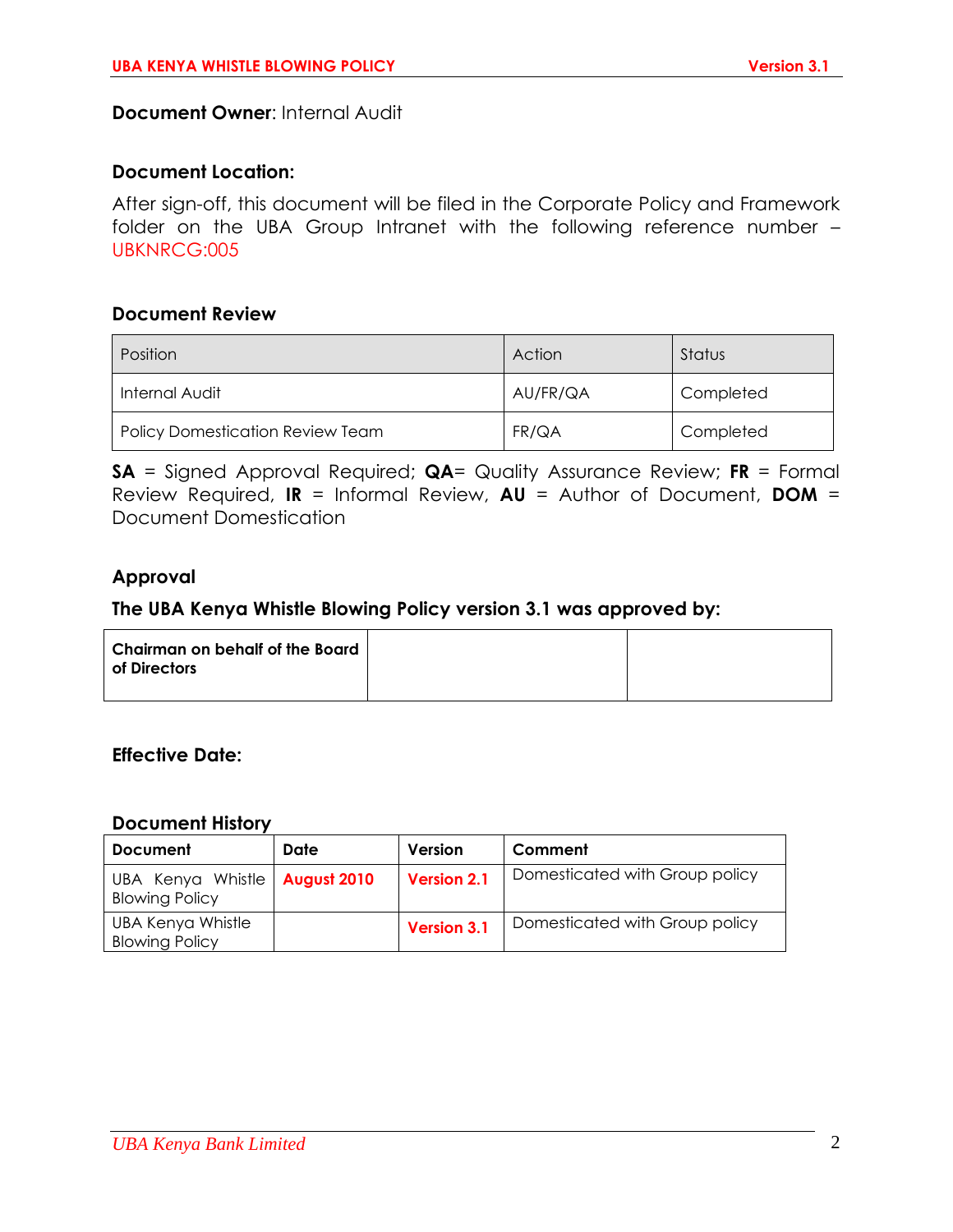# **Table of Contents**

| 8         |  |
|-----------|--|
| 9         |  |
| <b>10</b> |  |
|           |  |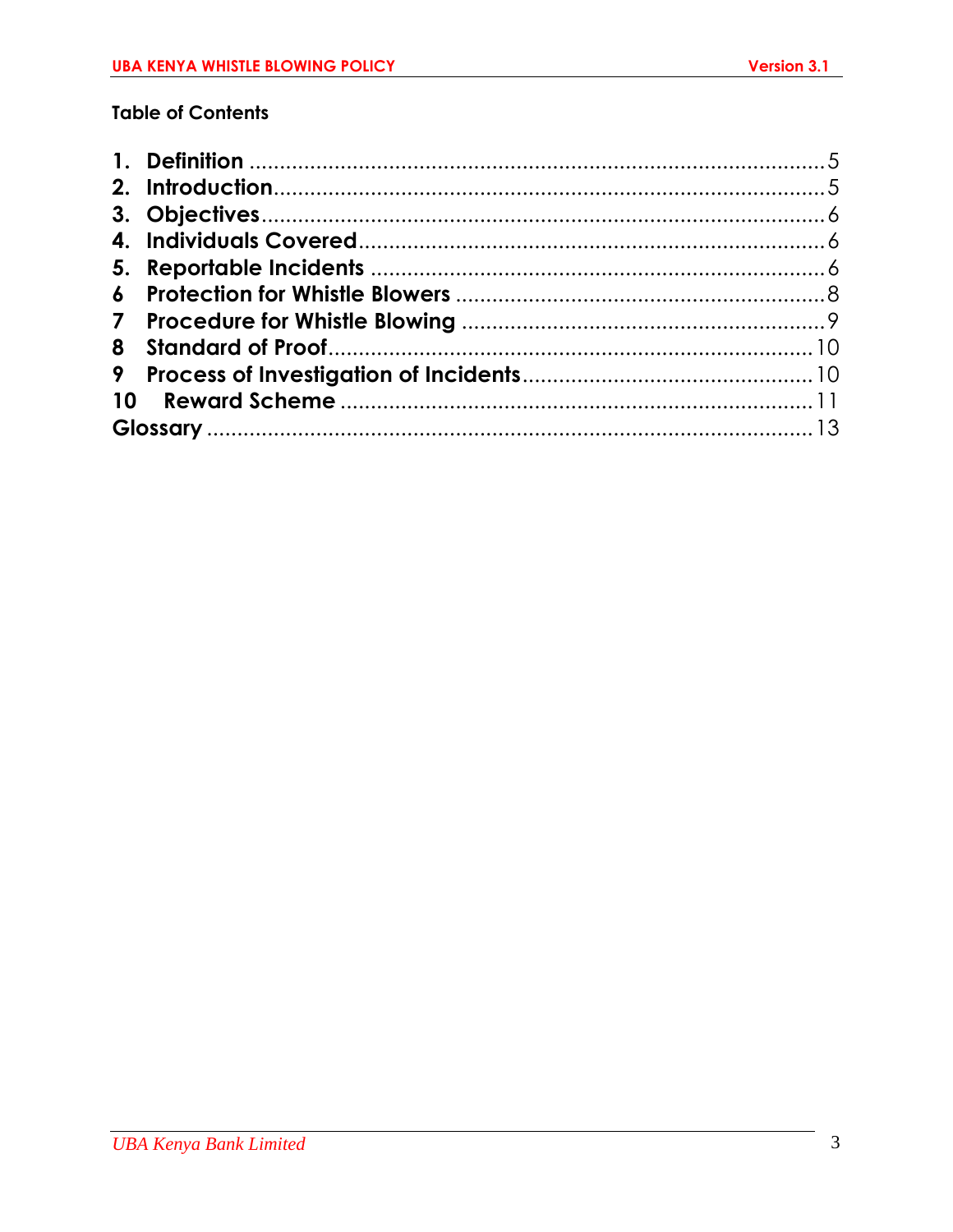## **Statement of Commitment**

The Board and Management of UBA Kenya is fully committed to ensuring open communication amongst employees and stakeholders. It is on the strength of this, that the Whistle Blowing Policy provides a channel for every employee/stakeholder, to comment freely and constructively on unethical conduct in the workplace. UBA Kenya is committed to ensuring that work related issues brought to its attention through these channels are investigated in a timely and objective manner.

## **Restriction**

This Whistle Blowing Policy is the property of UBA Kenya. It shall under no circumstances be reproduced, stored in a retrieval system or transmitted in any form, by any means, be it electronic, mechanical, photocopying, recording or otherwise without the express permission of the Chief Risk Officer (CRO).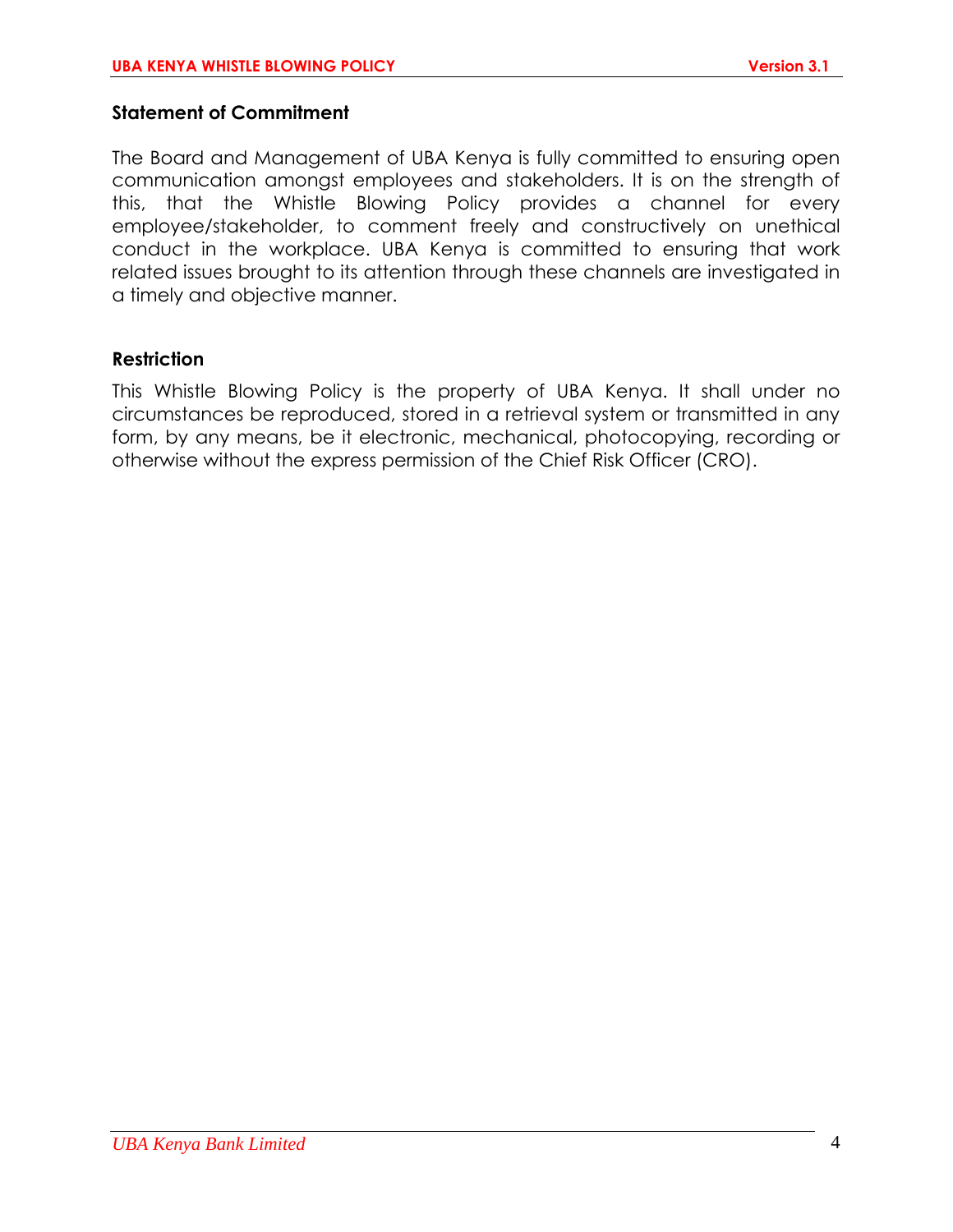#### <span id="page-4-0"></span>**1. Definition**

- 1.1 The Whistle Blowing Policy is a rule/guiding principle that establishes a channel for every employee/stakeholder to freely comment constructively on issues concerning the Bank or report any alleged unethical conduct of employees, management, directors or other stakeholders that has or may have negative consequences to the Bank without fear of disclosure of his or her identity.
- 1.2 A whistle-blower is any person(s) including employee, management, directors, depositors, service providers, creditors and other stakeholder(s) of the Bank who reports any form of unethical behavior or dishonesty through the Whistle-Blowing Channels to the appropriate authority.
- 1.3 Whistle Blowing Channels as shall be referred to in this policy include the following:
	- i. Dedicated email addresses
	- ii. Dedicated Telephone Numbers (Toll Free Lines)

Item (ii.) shall include receipt of reports via Telephone Calls, SMS and WhatsApp.

## <span id="page-4-1"></span>**2. Introduction**

- i. To foster a healthy Corporate Governance environment within any institution, it is important that there are robust policies around Ethics, Professional Conduct and Corporate Governance which are well documented and communicated and is in line with the CBK Code of Corporate Governance for Banks and other regulatory guidelines for Whistle Blowing in the Kenyan Banking Industry.
	- ii. Due to the nature of these policies, their breach would normally be concealed by the perpetrators. It is therefore imperative to create an environment that enables any stakeholder who is aware of such misconduct to "blow the whistle".
	- iii. The Bank treats instances where these high standards are not met seriously as non-compliance could be damaging to the reputation of the bank, both from a commercial and regulatory perspective.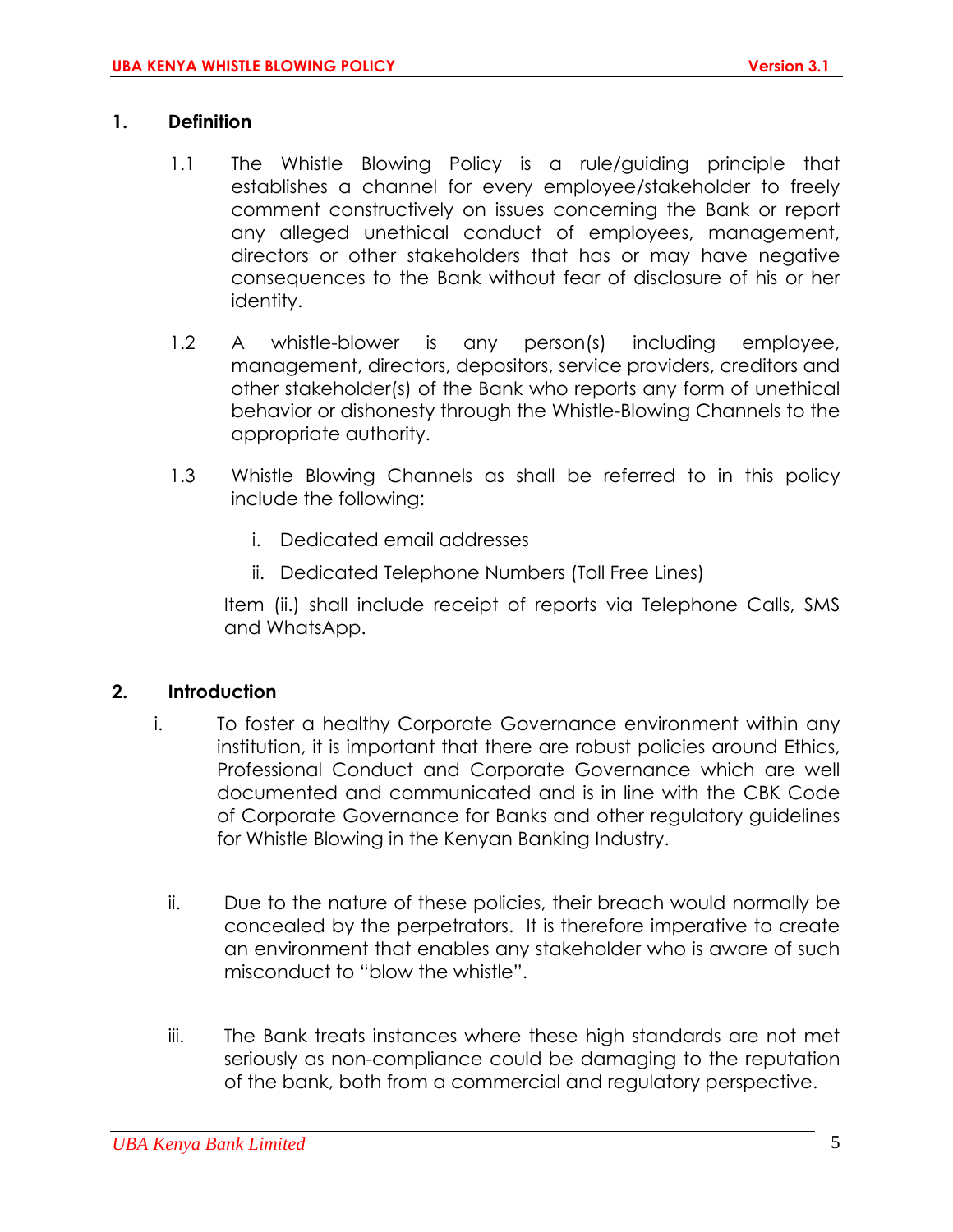iv. It is in this context that the Bank has instituted this Whistle Blowing policy; the overall objectives of this policy are set out in Section 3.

## <span id="page-5-0"></span>**3. Objectives**

- i. Encourage well-meaning employees, management, directors, depositors, service providers, creditors and other stakeholders of the Bank feel confident in raising serious concerns in the workplace, particularly with respect to issues bordering on corporate governance, as well as Code of Professional Conduct and Ethics.
- ii. Provide avenues by which these concerns could be raised without fear of reprisals.
- iii. Provide adequate processes and procedures which would be followed to investigate and dispose of the concerns raised.
- iv. Provide feedback on actions taken by management.
- v. Submit quarterly report to the Board.
- vi. Submit periodic reports to the relevant regulatory authorities as may be required from time to time.

#### <span id="page-5-1"></span>**4. Individuals Covered**

- i. For the purpose of this policy, personnel shall include Directors, permanent staff, unconfirmed staff, ex-employees, and contract/agency staff irrespective of whether on temporary suspension or any form of leave.
- ii. All consultants, contractors/suppliers including blacklisted and suspended and whether retained in a long-term relationship or a one-off relationship.
- iii. All customers including those with a one -off relationship.

## <span id="page-5-2"></span>**5. Reportable Incidents**

All personnel as defined in Section 4 above are to discreetly provide information that is related to a breach of the Code of Professional Conduct and Ethics and Corporate Governance Code. Reporting or disclosure of information shall not be malicious, baseless or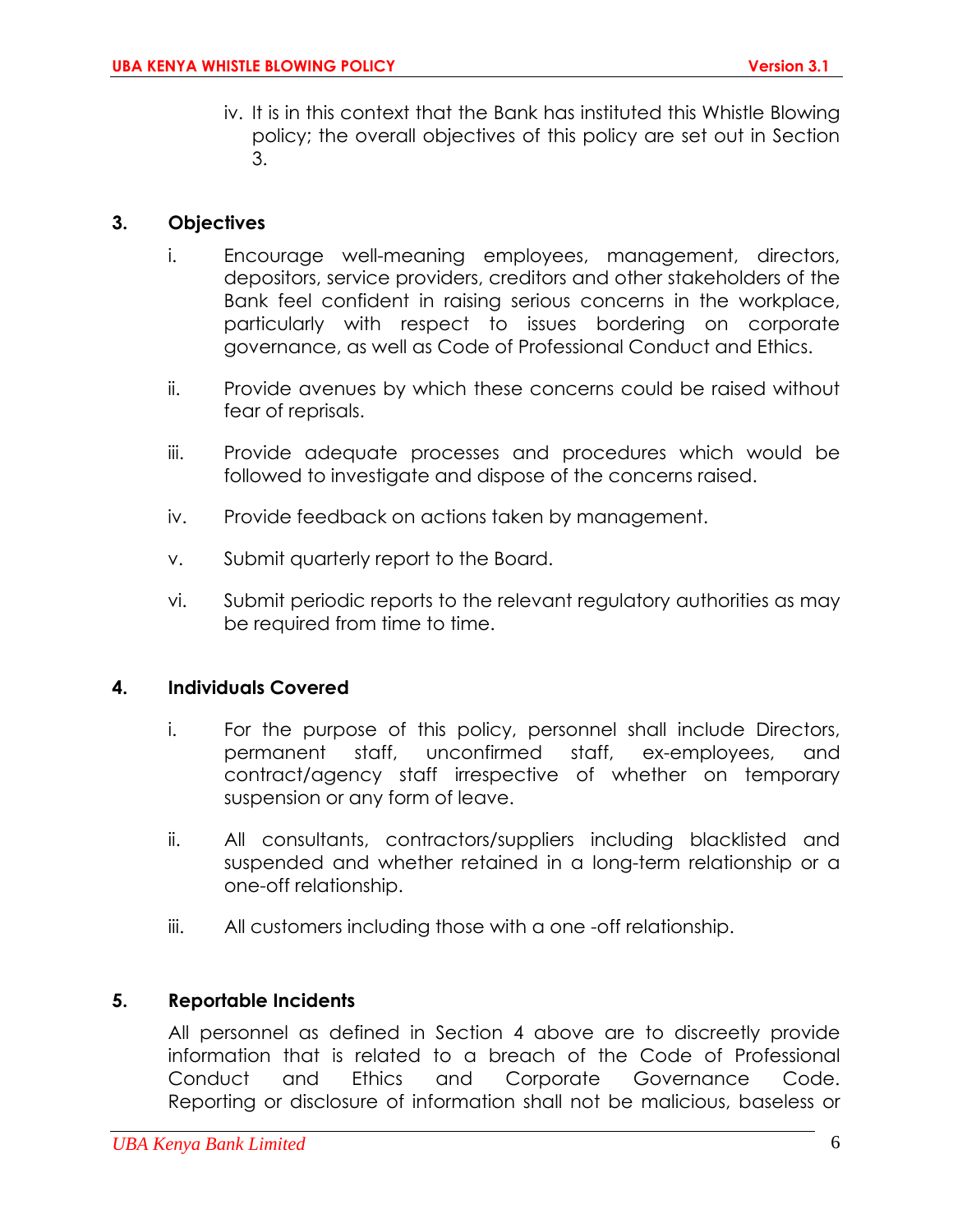intended to undermine the integrity of people within and outside the Bank. Any false allegations found to have been made deliberately or maliciously by an employee will be considered to be a disciplinary offence and will be subject to the provisions in the Human Resources Disciplinary Process and Sanctions Policy.

The following is a non-exhaustive guidance list of reportable incidents:

- i. All forms of financial malpractice or impropriety or fraud.
- ii. Failure to comply with a legal obligation or statute.
- iii. Actions detrimental to Health and Safety or environment.
- iv. Any form of criminal activity.
- v. Improper conduct or unethical behaviour.
- vi. Failure to comply with regulatory directives.
- vii. Other forms of corporate governance breaches.
- viii. Connected transactions.
- ix. Insider abuses.
- x. Non-disclosure of interest/Conflict of interest.
- xi. Leaking of confidential or proprietary information.
- xii. All acts/omission capable of posing a risk to the bank's stakeholders.
- xiii. Mismanagement, gross wastage or misappropriation of Company funds/assets.
- xiv. Abuse of authority.
- xv. An act of discrimination or sexual harassment.
- xvi. Unofficial use of Company's material/human assets.
- xvii. Abuse of expense policy.
- xviii. Attempts to conceal any of these, etc.

The following do not constitute reportable incidents:

i. Staff complaint about management decisions on recruitment, internal employment/deployment, promotions, incentive sharing and other job related issues which are covered under a separate policy.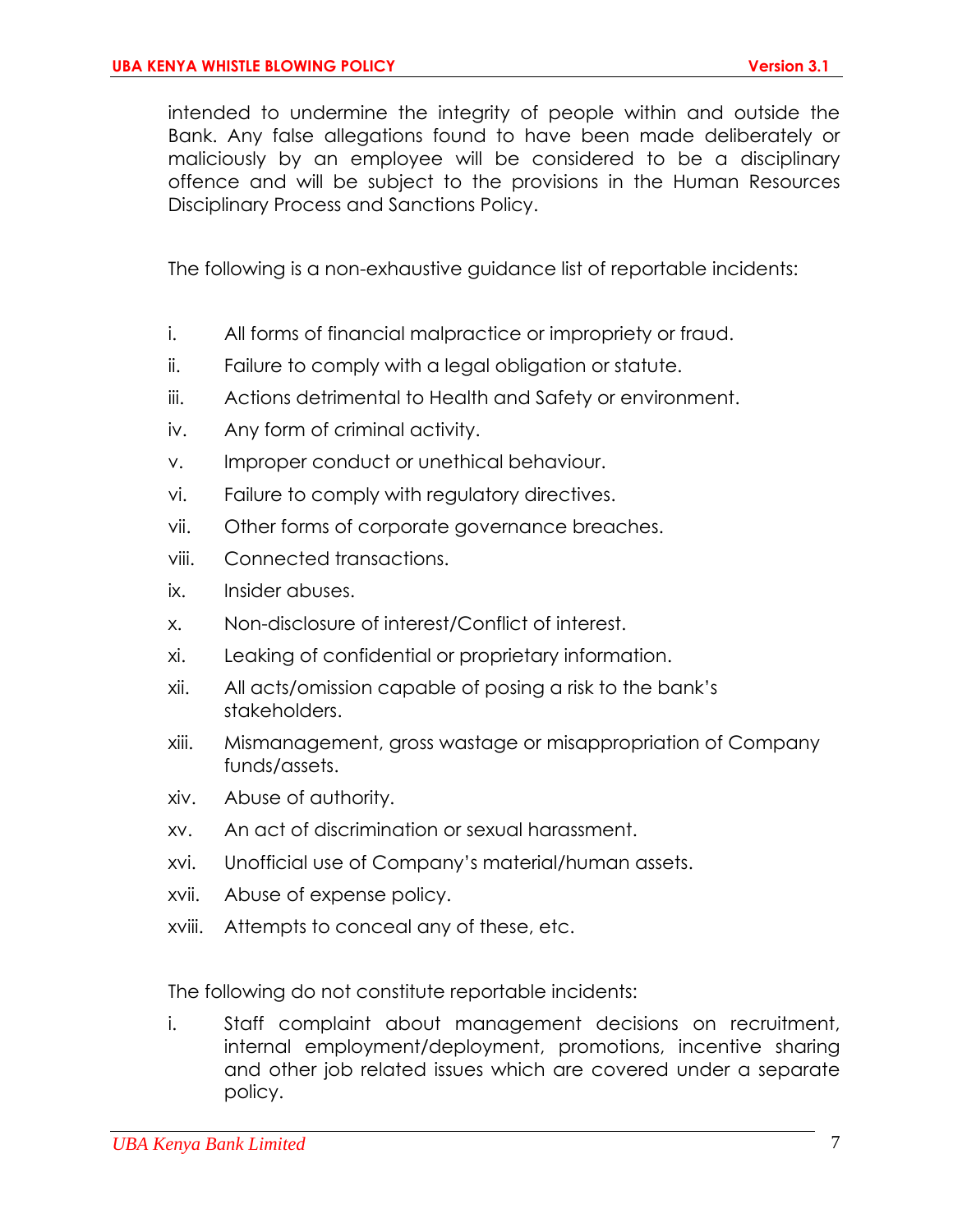- ii. Customer complaints about the bank's products including pricing, service delivery and relationship management which are standard and applicable to all customers of the bank.
- iii. Complaints about boss, subordinates or fellow colleague in matters related to job responsibilities, on the job relationship and other matters that are of a private nature.
- iv. All other matters for which there exists a specific complaints procedure policy.

The above does not constitute an exhaustive list of exclusions.

#### <span id="page-7-0"></span>**6 Protection for Whistle Blowers**

- i. In order for a disclosure to the Bank to be protected, it has to be made in good faith.
- ii. The Bank fully encourages anonymous whistle blowing. Therefore, genuine whistle blowers are encouraged to provide useful information through the approved whistle blowing channels.

However, a whistle blower who is desirous to disclose his/her identity shall be free to do so. Where the identity of the whistle blower is disclosed, such identity shall remain confidential. Furthermore, in the extremely unlikely event that the confidentiality of the whistle blower is compromised, the Bank shall do everything within its power to protect such person from any reprisals or victimization of any sort.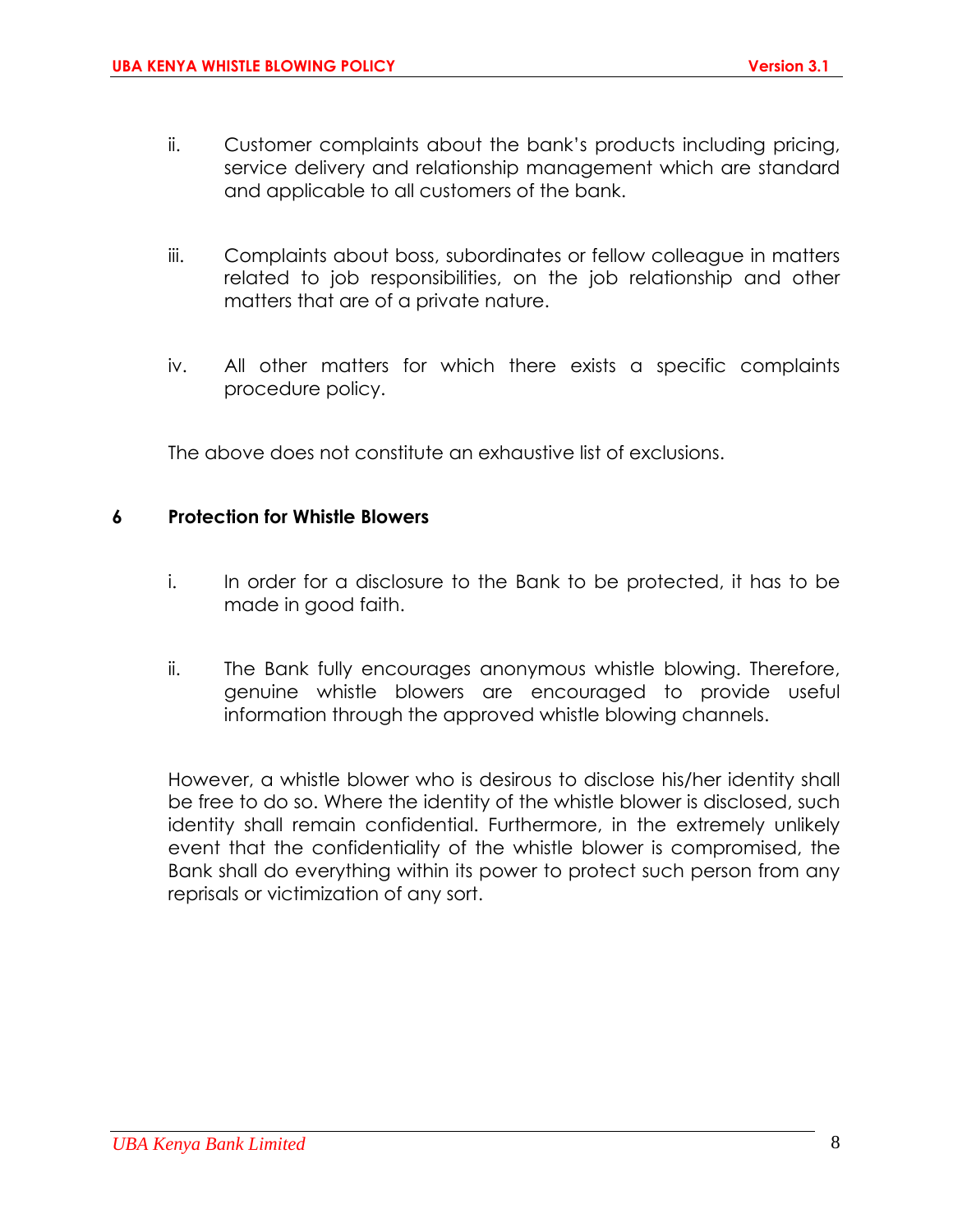## <span id="page-8-0"></span>**7 Procedure for Whistle Blowing**

- 7.1 In order to aid investigations, the whistle blower shall before lodging a report, gather as much facts as possible, such as dates to events, reference documents, details of accounts involved etc.
	- a) Disclosures call to a hotline as posted on our website, [www.ubakenya.com.](http://www.ubakenya.com/) This can also be done via SMS and WhatsApp.
- 7.2 By clicking on the "blow a whistle" link hoisted on the bank's website or sent directly to [whistleblowingken@ubagroup.com;](mailto:whistleblowingken@ubagroup.com)
	- i. A whistle–blower shall disclose any information connected with the activities of the Bank which shall indicate any of the following:
		- b. that an infraction has been committed;
		- c. that a person has failed to comply with banking laws, internal policies and procedures, etc; and that someone has concealed matters falling within (a.) or (b).
- 7.3 Confidential disclosures could also be made directly to any of the following persons:
	- i. The Country Chief Inspector and the MD/CEO.
	- ii. Head, Risk Management & Head of Compliance
- 7.4 Where a whistle is being blown via the hotline, the recipient may ask a few relevant questions to aid the investigation process.
- 7.5 Where a whistleblower has chosen to remain anonymous, a call deal shall be reached between the whistle blower and the recipient at the point of reporting. This deal shall spell out preagreed times where the whistle blower shall call the hotline to offer further clarifications on the reportable act.
- 7.6 The Country Chief Inspector shall do a random check on the telephone number and e-mail address from time to time to ensure their functionality.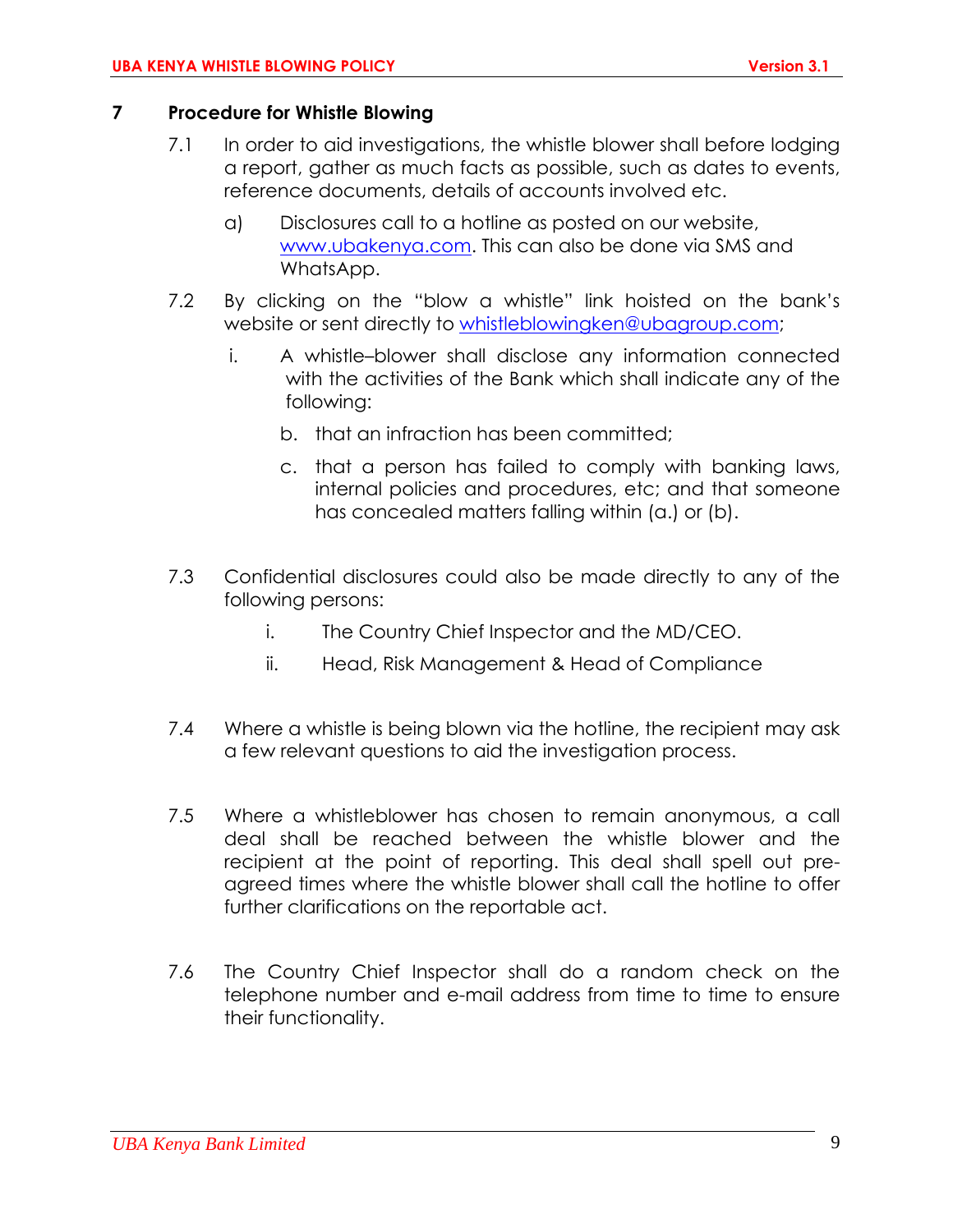## <span id="page-9-0"></span>**8 Standard of Proof**

- a. It shall not be necessary for a whistle blower to prove that the act concerned has or would occur. A reasonable belief that the act has or would occur is all that is necessary.
- b. Even in instances where the identity of a whistle blower is known, no action shall be taken against a whistle blower who in good faith makes an allegation which is not confirmed upon investigation.

## <span id="page-9-1"></span>**9 Process of Investigation of Incidents**

- a. On receipt of a whistle blowing report, basic information on such report is immediately documented. The information should include the name of the whistle blower, his or her e-mail address and telephone number, a description of the incidence and the place where the incident occurred. The information collated above is then forwarded to the **Country Chief Inspector** who will immediately appoint an investigation team to discreetly investigate the case.
- b. Subject to the complexity of each case, an investigation shall take a maximum of four (4) weeks to conclude.
- c. Updates of incidents reported, investigated and disciplinary actions taken could be communicated to the whistle blower (where applicable) in a manner that conceals the identity of all parties.

## **9.1 Feedback Process**

- i. A whistle blowing report shall be acknowledged by the whistle blowing recipient(s) upon receipt to assure the whistle blower that action is being taken on the report.
- ii. From time to time, learning points from the whistle blowing cases investigated shall be shared with staff through sensitization memos.
- iii. A whistle blowing statement shall be published in the Compliance newsletter on a quarterly basis. This statement shall highlight:
	- a. The number of whistle blowing cases received in the quarter under review
	- b. The number of recipients of the reward scheme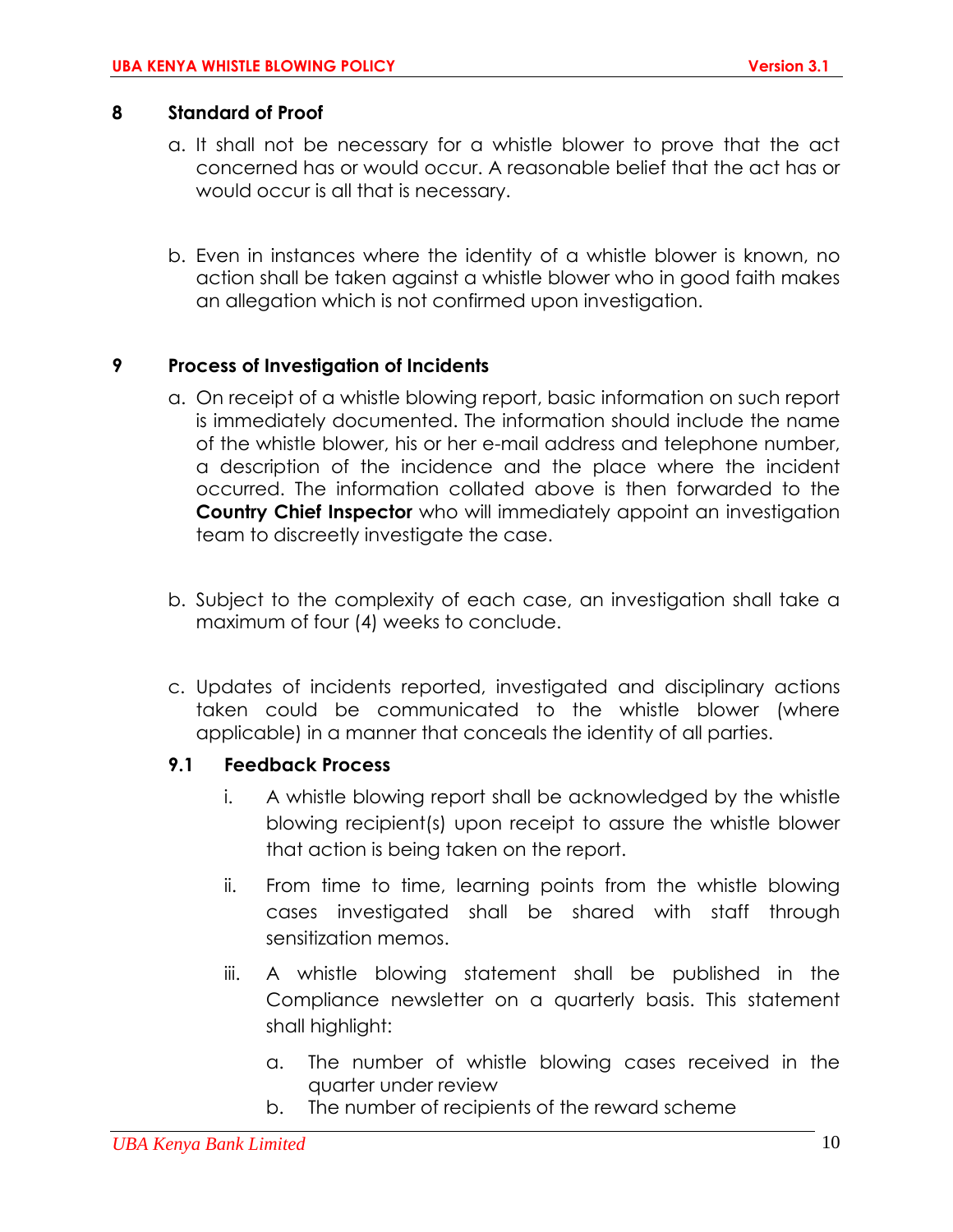#### <span id="page-10-0"></span>**10 Reward Scheme**

The Bank is earnestly committed to ensuring that we harbour an environment that operates with the highest ethical standards. As a demonstration of our commitment to this Whistle Blowing Policy the bank will, subject to its discretion, consider rewarding staff whose disclosures lead to the protection of the Bank's assets or human capital.

The Whistle Blowing Policy provides a reward scheme where staff disclosures lead to the protection of the Bank's assets or human capital. Consequently, Whistle Blowers of substantiated cases are rewarded quarterly after the conclusion of investigation and approval of the reports, based on approved grid for reward by the MD/CEO from time to time.

#### **10.1 Objectives of the Reward Scheme**

- i. To lay down the qualification criteria and guidelines for the determination of the reward payable to whistle blowers on a quarterly basis.
- ii. To establish the payment procedure for the reward scheme.

#### **10.2 Reward criteria**

- i. Only substantiated acts which are reported using any of the whistle blowing channels would be rewarded.
- ii. A whistleblower who upon investigation is found to be a perpetrator or one of the perpetrators of the whistle blowing act would not be rewarded.
- iii. A whistleblower would be rewarded where the disclosure is substantiated and leads to the protection of the bank's asset.

In arriving at the reward, the following would be considered:

- i. Accuracy and the quality of information provided to aid prompt investigation of the case.
- ii. Timeliness of the Whistle blowing report (gap between the date of occurrence of the incidence and when it was escalated).
- iii. Amount of Potential or Actual loss involved.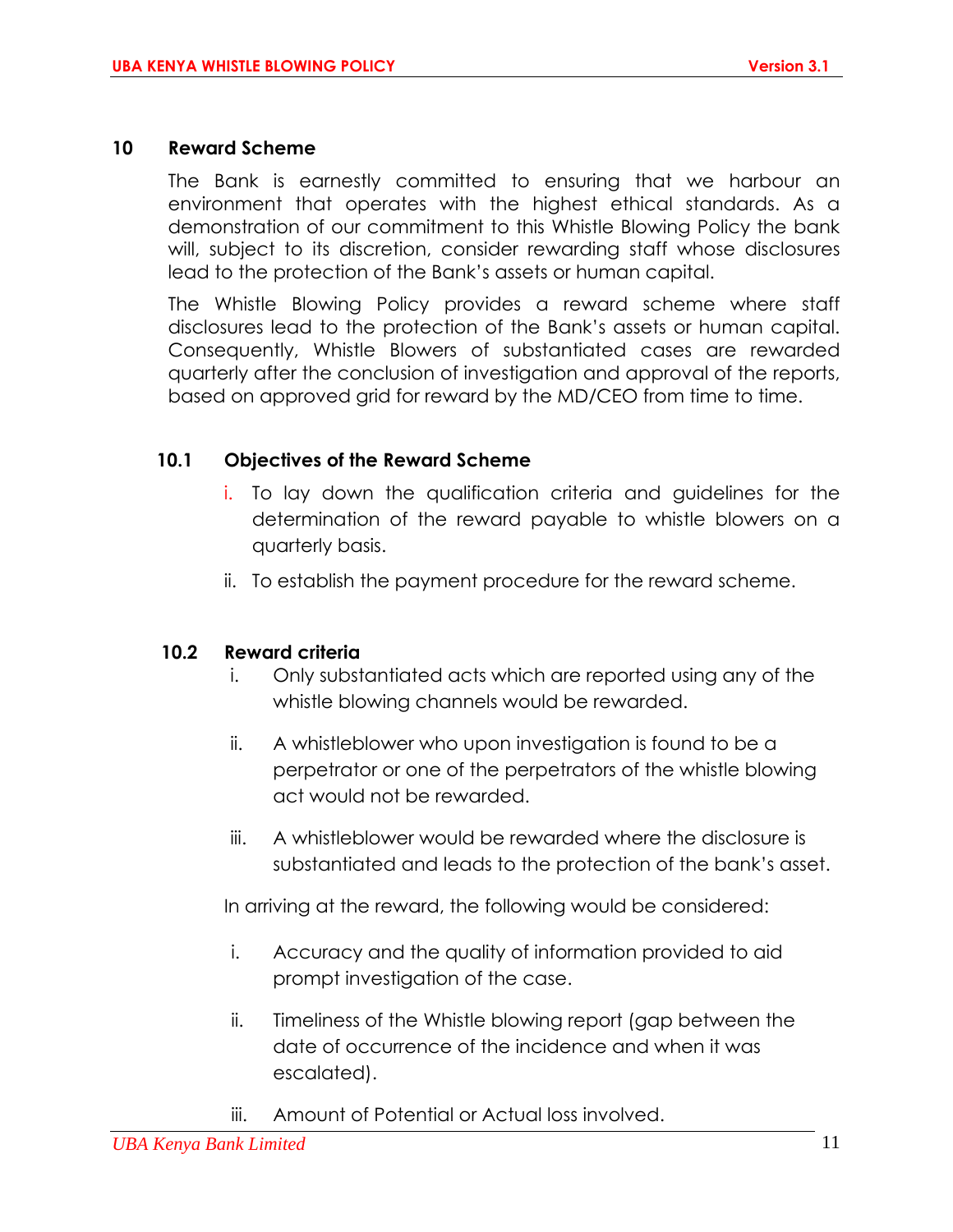- iv. Weight of the Potential or Actual loss involved. The reward should be weighed against the actual savings made either Financial or otherwise
- v. The nature of risk exposed.

## **10.3 Payment Procedure**

- i. Once a whistle blowing disclosure has been substantiated, the whistleblower shall be discreetly contacted to provide his account details.
- ii. Upon receipt of the account details, the whistleblower's account shall be credited with the reward.
- iii. The identity of the whistle blower shall remain confidential. Use of account other than that in the name of the whistleblower to receive the reward is therefore allowed/encouraged.

#### **10.4 Management of the whistle blowing database**

i. The whistle blowing database shall be maintained by Internal Audit.

The Whistle Blowing data shall form part of the MIS provided to senior management.

<span id="page-11-0"></span>The framework for approving the amount shall be approved from time to time by the MD/CEO.